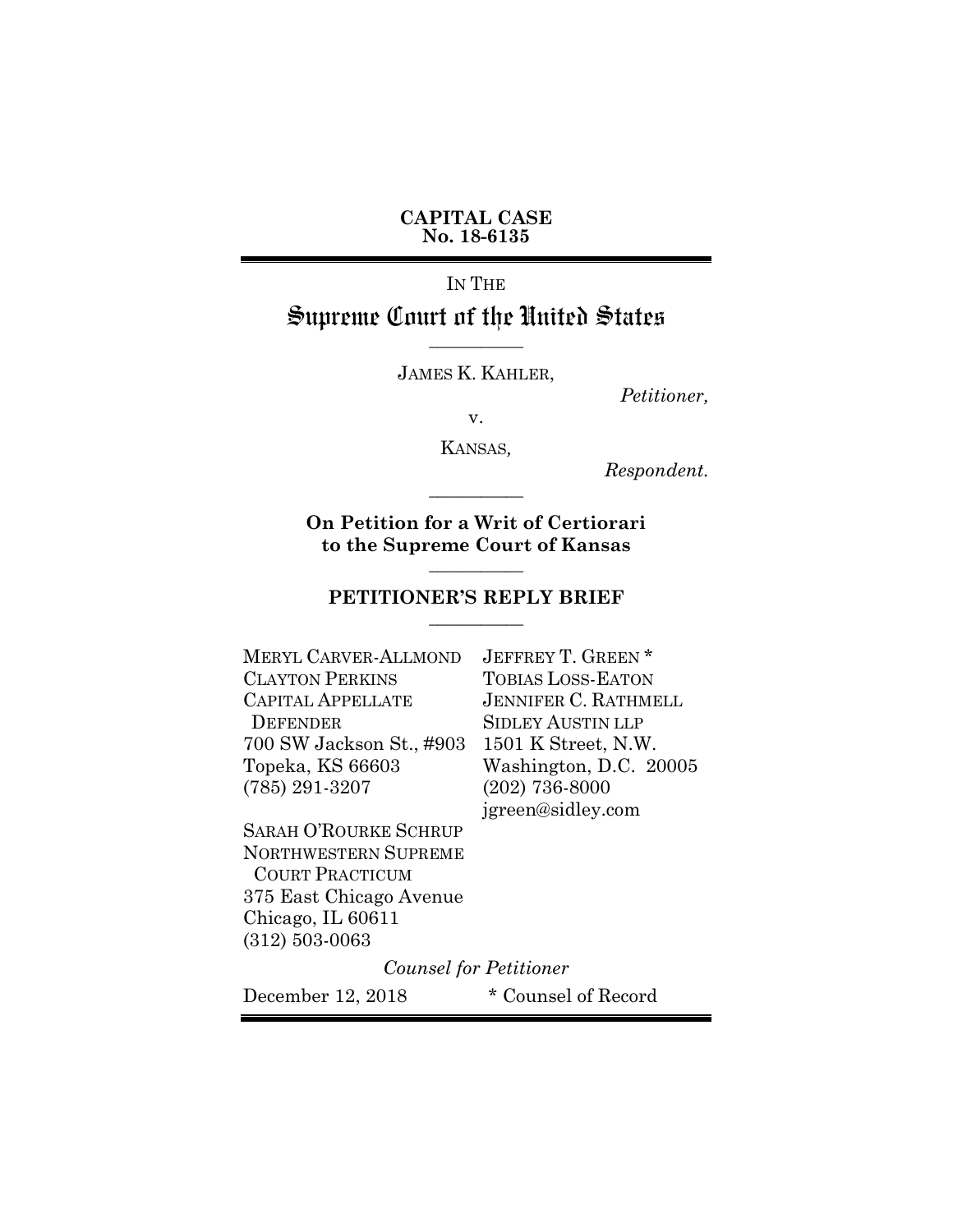## TABLE OF CONTENTS

|                                  | Page          |
|----------------------------------|---------------|
|                                  | $\mathbf{ii}$ |
|                                  | 1             |
| I. KANSAS HAS ABOLISHED THE      |               |
| II. THE SPLIT IS CLEAR AND       | $\mathbf{2}$  |
| III. THE DECISION BELOW IS WRONG | 7             |
| IV. THIS ISSUE IS IMPORTANT AND  | 8             |
| V. THIS CASE IS AN IDEAL VEHICLE | 9             |
|                                  | 12            |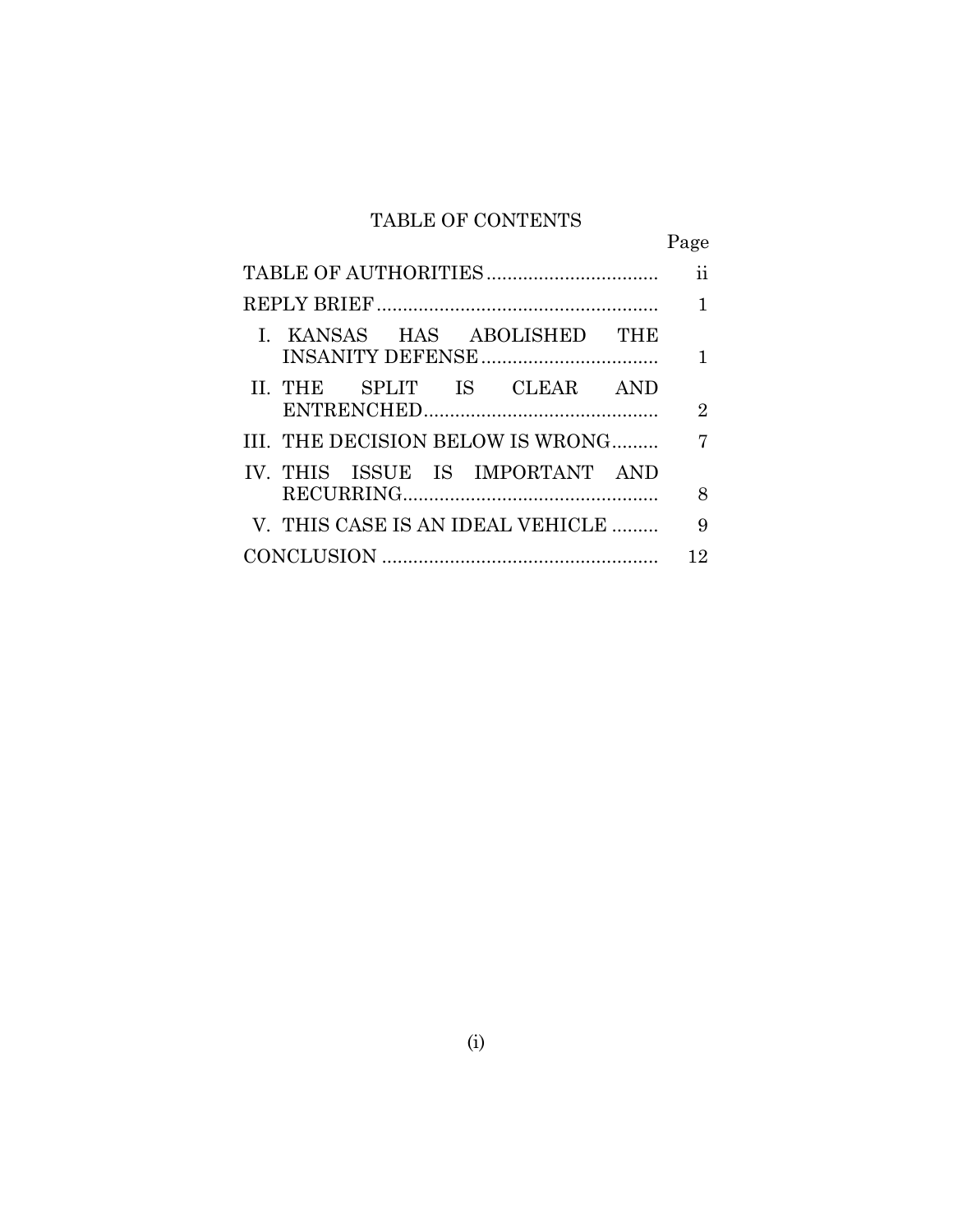## TABLE OF AUTHORITIES CASES Page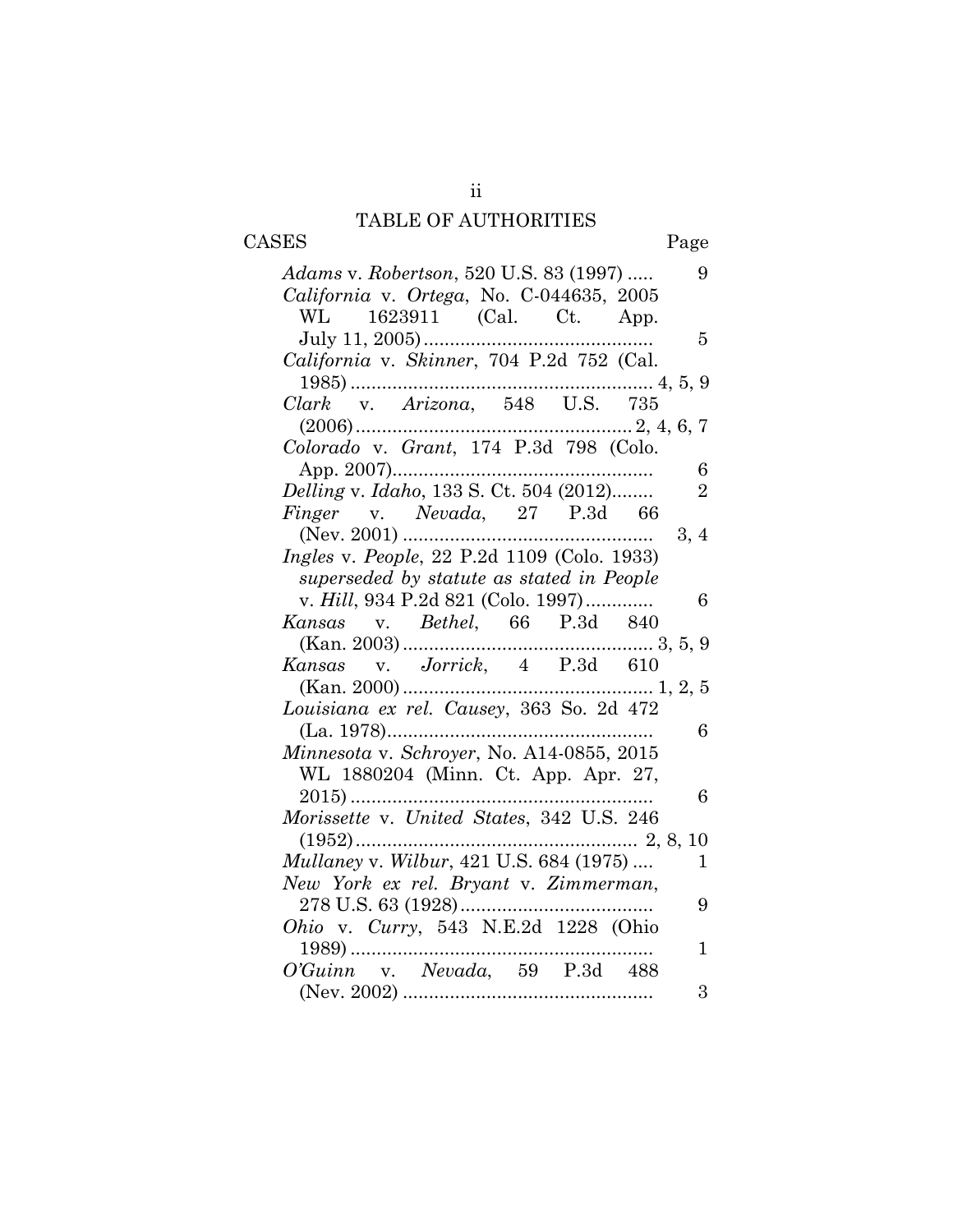# TABLE OF AUTHORITIES-continued

| <i>Oregon</i> v. <i>Olmstead</i> , 800 P.2d 277  |      |
|--------------------------------------------------|------|
|                                                  | 1, 2 |
| Sinclair v. Mississippi, 132 So. 581 (Miss.      |      |
|                                                  | 5, 9 |
| United States v. Carver, 260 U.S. 482            |      |
|                                                  | 8    |
| United States v. Pohlot, 827 F.2d 889 (3d)       |      |
|                                                  |      |
| Washington v. Ellison, 194 Wash. App.            |      |
|                                                  | 6, 7 |
| Washington v. Strasburg, 110 P. 1020             |      |
|                                                  | 5    |
| Williams v. Dist. Court, 417 P.2d 496 (Colo.     |      |
|                                                  | 6    |
| <i>Wisconsin v. Burton, 832 N.W.2d 611 (Wis.</i> |      |
|                                                  | 6    |
|                                                  |      |

### STATUTES AND REGULATIONS

| 8         |
|-----------|
| $\cdot$ 3 |
| 10        |
| 6         |

## OTHER AUTHORITIES

| Wayne R. LaFave, 1 Substantive Criminal       |  |
|-----------------------------------------------|--|
|                                               |  |
| Stephen J. Morse & Morris B. Hoffman,         |  |
| The Uneasy Entente Between Legal              |  |
| <i>Insanity And Mens Rea: Beyond Clark v.</i> |  |
| Arizona, 97 J. Crim. L. & Criminology         |  |
|                                               |  |
|                                               |  |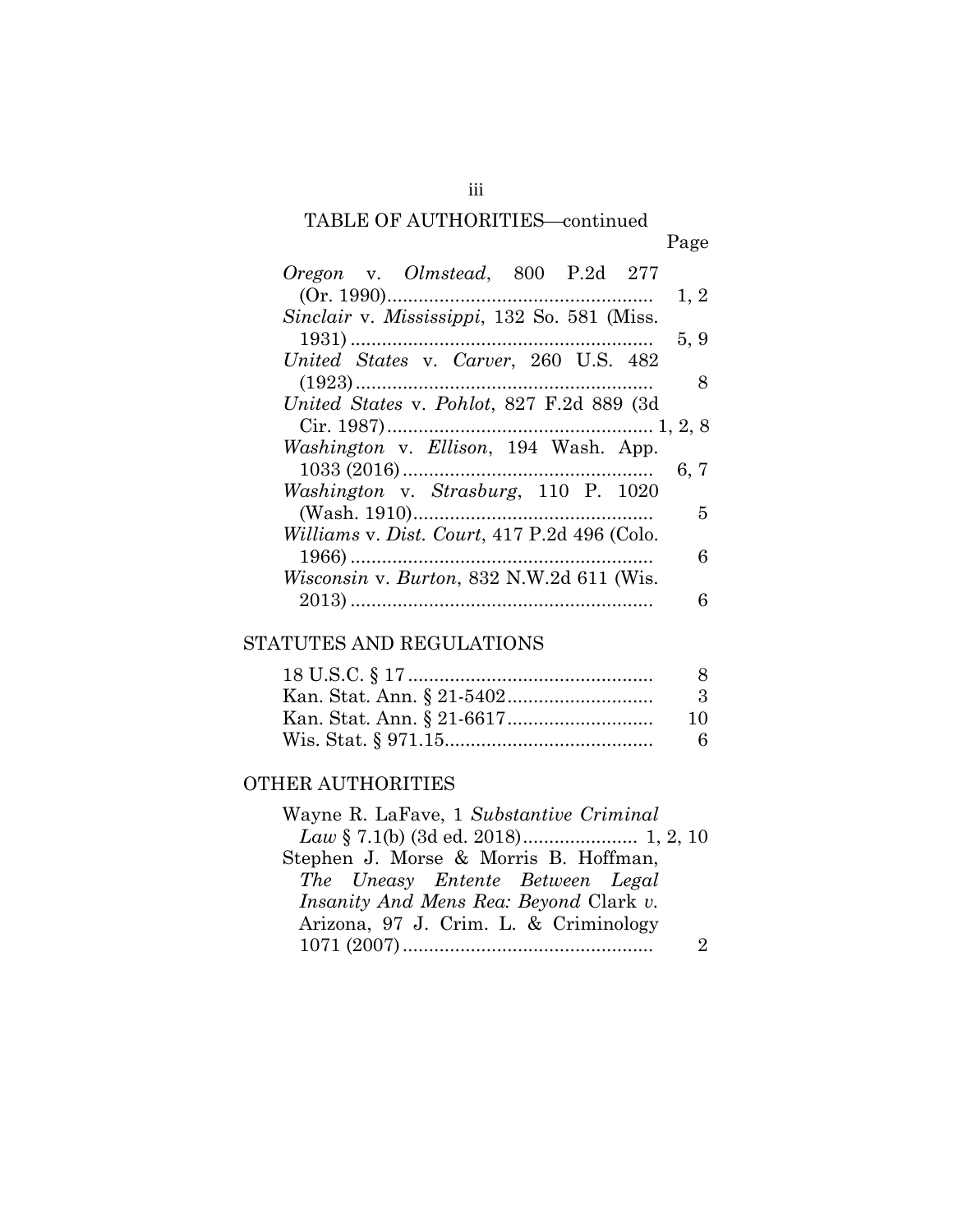#### **REPLY BRIEF**

#### **I. KANSAS HAS ABOLISHED THE INSANITY DEFENSE.**

Kansas insists it "has not abolished the insanity defense." Opp. 8–9. That is wrong. Kansas has undisputedly "abandon[ed] lack of ability to know right from wrong as a defense." Pet. App. 35a. Thus, an insane defendant, like any other defendant, can only attempt to rebut the prosecution's showing on the offense's elements, including *mens rea*. Pet. 13. The Kansas Supreme Court has been clear about the nature of this change: "Kansas followed Montana, Idaho, and Utah to become the fourth state *to legislatively abolish the insanity defense*." *Kansas* v. *Jorrick*, 4 P.3d 610, 617 (Kan. 2000) (emphasis added). That is, by channeling "[a]ll capacity defenses" into "the *mens rea* of the crime," Kansas "eliminate[d] the insanity defense." *Id*. at 617–18.

True, Kansas has not barred all evidence of insanity. Opp. 9. But allowing such evidence as to *mens rea* alone does not preserve the defense. "[C]riminal intent or lack thereof is not the focus of the insanity question," which "is and always has been broader." *Ohio* v. *Curry*, 543 N.E.2d 1228, 1230 (Ohio 1989); accord *Oregon* v. *Olmstead*, 800 P.2d 277, 282 (Or. 1990); Wayne R. LaFave, 1 *Substantive Criminal Law* § 7.1(b) (3d ed. 2018). Indeed, "the existence or nonexistence of legal insanity bears no necessary relationship to the existence or nonexistence of the required mental elements." *Mullaney* v. *Wilbur*, 421 U.S. 684, 706 (1975) (Rehnquist, J., concurring); see *United States* v. *Pohlot*, 827 F.2d 889, 898–900 (3d Cir. 1987) (noting the distinctions between the insanity and *mens rea* inquiries and describing *mens-rea*only proposals as "abolish[ing]" the defense).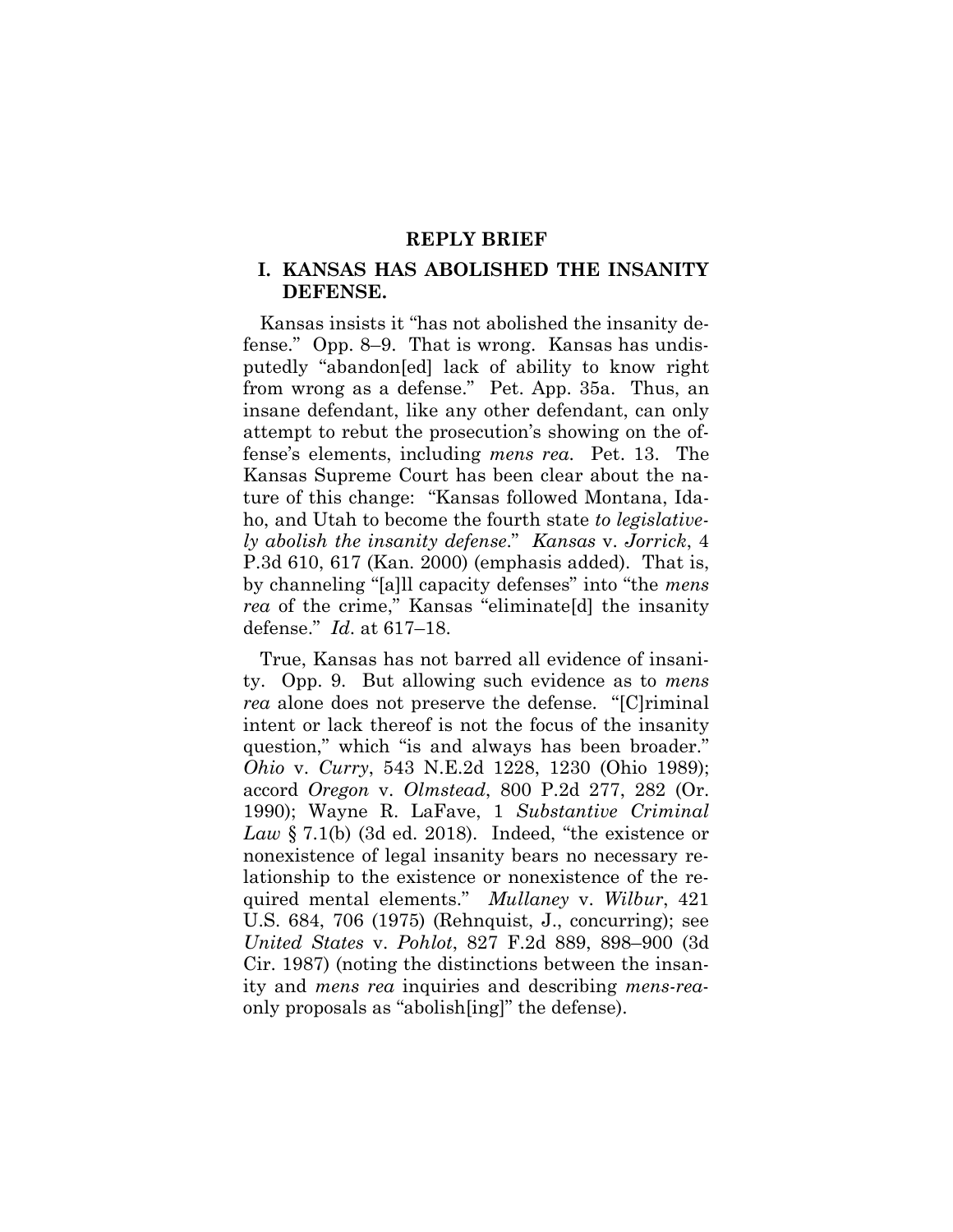In turn, a *mens-rea*-only approach treats as criminals people who are, by any definition, insane. A "man who commits murder because he feels compelled by demons," *Pohlot*, 827 F.2d at 900; a defendant who believes that "a wolf … has ordered him to kill the victim," *Delling* v. *Idaho*, 133 S. Ct. 504, 505 (2012) (Breyer, J., dissenting from denial of certiorari); and a person whose mental illness deprives him of "the ability to control his actions," LaFave, *supra*, § 7.1(b), are all capable of forming intent, yet lack the "ability … of the normal individual to choose between good and evil," *Morissette* v. *United States*, 342 U.S. 246, 250 (1952). But in Kansas, all would be guilty. So would an insane defendant charged with a strictliability crime. Cf. *Olmstead*, 800 P.2d at 282. The opposition does not even try to square these results with the traditional insanity defense.

*Clark* does not suggest that a *mens-rea*-only approach preserves the defense. Contra Opp. 8–9. In fact, the Arizona scheme in *Clark* maintained "a separate insanity defense," *id.*, under which mental-state evidence—including inability to tell right from wrong—was admissible to avoid conviction. *Clark* v. *Arizona*, 548 U.S. 735, 760–62 (2006). Such evidence simply could not be considered in the *mens rea* inquiry. See *id.* That is "precisely the opposite" of Kansas's approach. Stephen J. Morse & Morris B. Hoffman, *The Uneasy Entente Between Legal Insanity And Mens Rea: Beyond* Clark *v.* Arizona, 97 J. Crim. L. & Criminology 1071, 1121 (2007). In short, in Kansas—and in four other states, Pet. 14—insanity has "disappear[ed] as a separate defense." *Jorrick*, 4 P.3d at 618 (emphasis omitted).

#### **II. THE SPLIT IS CLEAR AND ENTRENCHED.**

1. Kansas concedes that Nevada (like Kansas) "abolished the concept of legal insanity as a defense"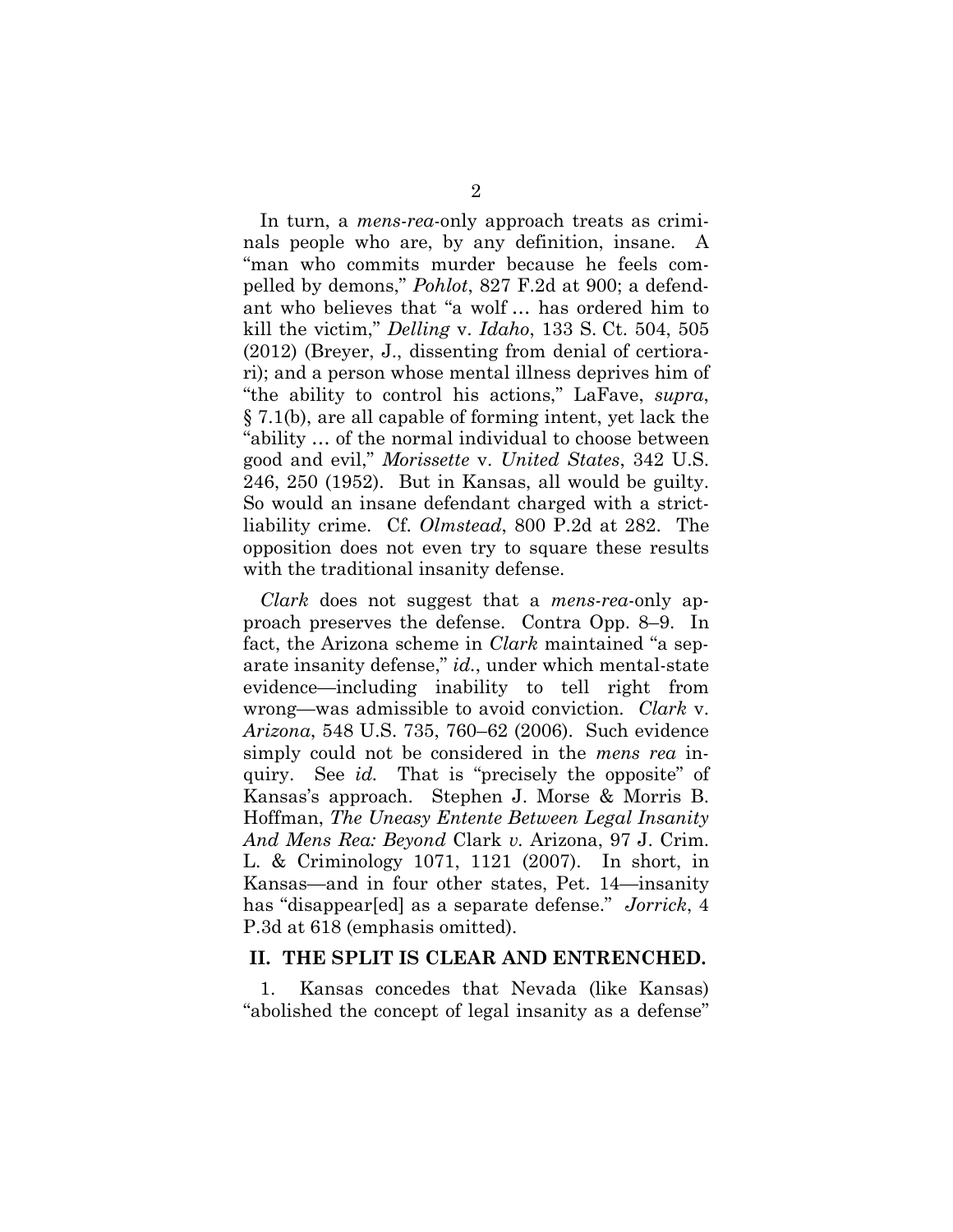and "adopted a *mens rea* model." Opp. 10. Yet it says that *Finger* v. *Nevada*, 27 P.3d 66, 83 (Nev. 2001), which struck down that law, is distinguishable. Not so. Although *Finger* was "grounded, in part, on the Nevada Constitution," Opp. 10, it squarely held that the *mens rea* approach violates the Fourteenth Amendment because "the concept of legal insanity" *i.e.*, "that a person has a complete defense" by virtue of his mental state—is "a fundamental principle" protected by due process. 27 P.3d at 80, 84–86. Kansas has repeatedly held the opposite. See Pet. App. 36a; *Kansas* v. *Bethel*, 66 P.3d 840, 851 (Kan. 2003).

Nor did *Finger* turn on the fact that murder in Nevada requires "malice aforethought." 27 P.3d at 83; see Opp. 10–11. Rather, "so long as a crime requires some additional mental intent" beyond the *actus reus*, "legal insanity must be a complete defense to that crime." *Finger*, 27 P.3d at 84. Thus, *Finger* invalidated, as to *all* crimes, the statute "abolishing the defense of legal insanity," and the Nevada court has applied *Finger*'s holding to crimes requiring only general intent. See *O'Guinn* v. *Nevada*, 59 P.3d 488, 490 (Nev. 2002) (per curiam). But even if *Finger* were limited to crimes with a higher *mens rea*, the conflict would remain: Just as murder in Nevada requires "malice aforethought," in Kansas it requires killing "[i]ntentionally, and with premeditation." Kan. Stat. Ann. § 21-5402.

Further, if Kansas were correct, *Finger* would not have needed to consider and reject "the analysis of federal law contained in the majority opinions of *Herrera*, *Searcy* and *Korell*." 27 P.3d at 83. Nor would the Kansas Supreme Court have needed to analyze those opinions and reject *Finger* to follow the others. *Bethel*, 66 P.3d at 846–47; see Pet. App. 36a ("*Bethel* … considered and rejected the reasoning of … *Fin-*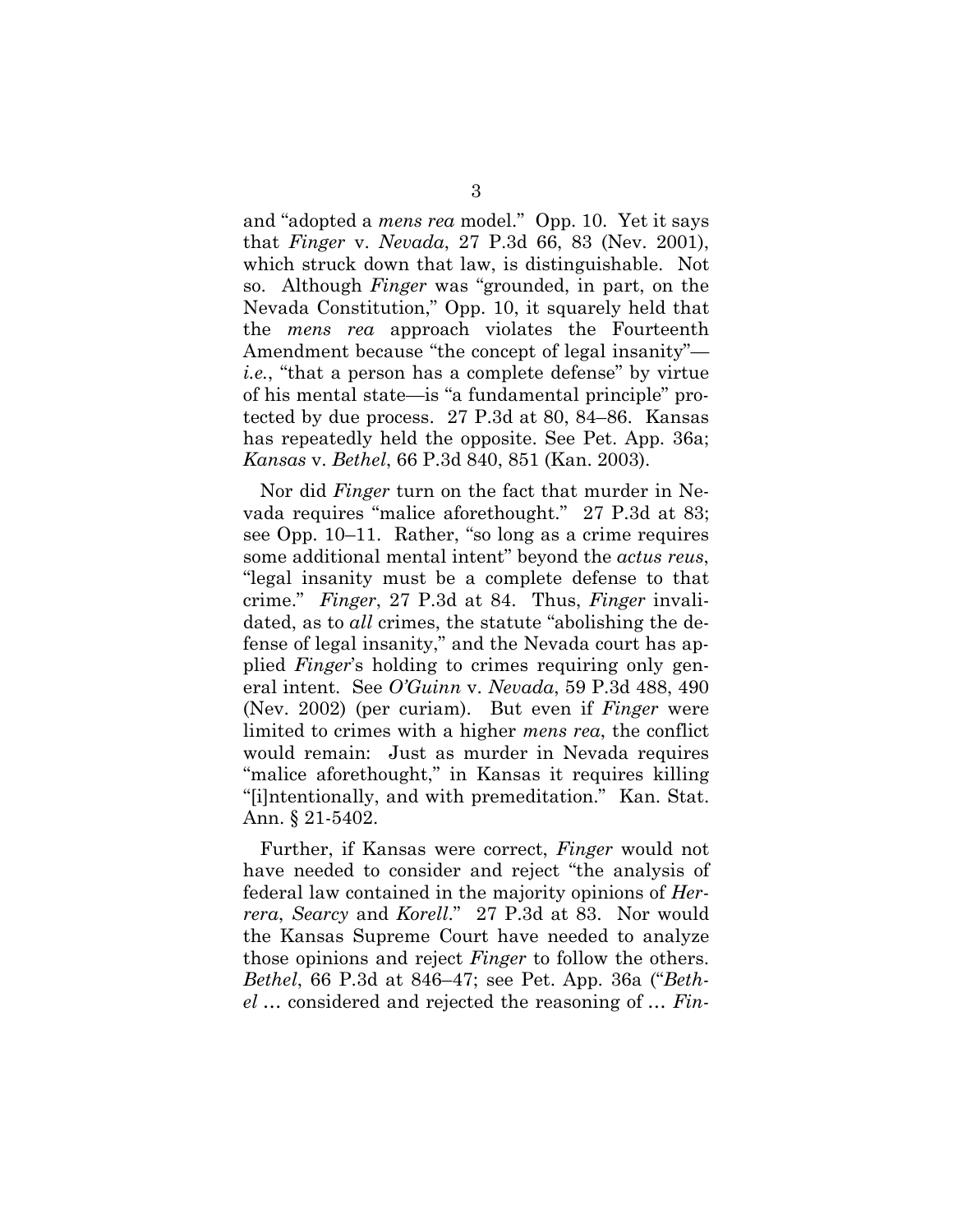*ger*, and we adhere to our *Bethel* decision."). Other pro-abolition courts have done the same. See Pet. 16–17 (collecting cases). This is an acknowledged split.

*Clark* did not undermine *Finger*. According to Kansas, *Finger* held that "both prongs of the *M'Naghten* test" were constitutionally required, which *Clark* rejected because "cognitive incapacity is itself enough to demonstrate moral incapacity." Opp. 11 (quoting *Clark*, 548 U.S. at 753). That argument rests on the "fallacy" that cognitive incapacity (not knowing what you are doing) and moral incapacity (not knowing your action is wrong) are interchangeable. See *California* v. *Skinner*, 704 P.2d 752, 760 (Cal. 1985). That is only half right. Cognitive incapacity is sufficient to establish moral incapacity, because "if a defendant did not know what he was doing … he could not have known that he was performing [a] wrongful act." *Clark*, 548 U.S. at 753–54. But the "reverse does not necessarily follow"; a person can know what he is doing without knowing his action is wrong. *Skinner*, 704 P.2d at 760. *Clark* upheld the Arizona statute because, while it "dropped the cognitive incapacity" prong, "the requirement that the accused know his act was wrong" remained. 548 U.S. at 748, 754. *Clark* did not question—and indeed supports—*Finger*'s holding that due process requires an insanity defense that at least reflects the defendant's ability to understand the "wrongfulness of the act." 27 P.3d at 75.

2. Kansas fares no better with the other cases. *Skinner* cannot be brushed aside as correcting a "drafting error." Opp. 12. It held that construing the California statute "literally" would have "strip[ped] the insanity defense from an accused who, by reason of mental disease, is incapable of knowing that the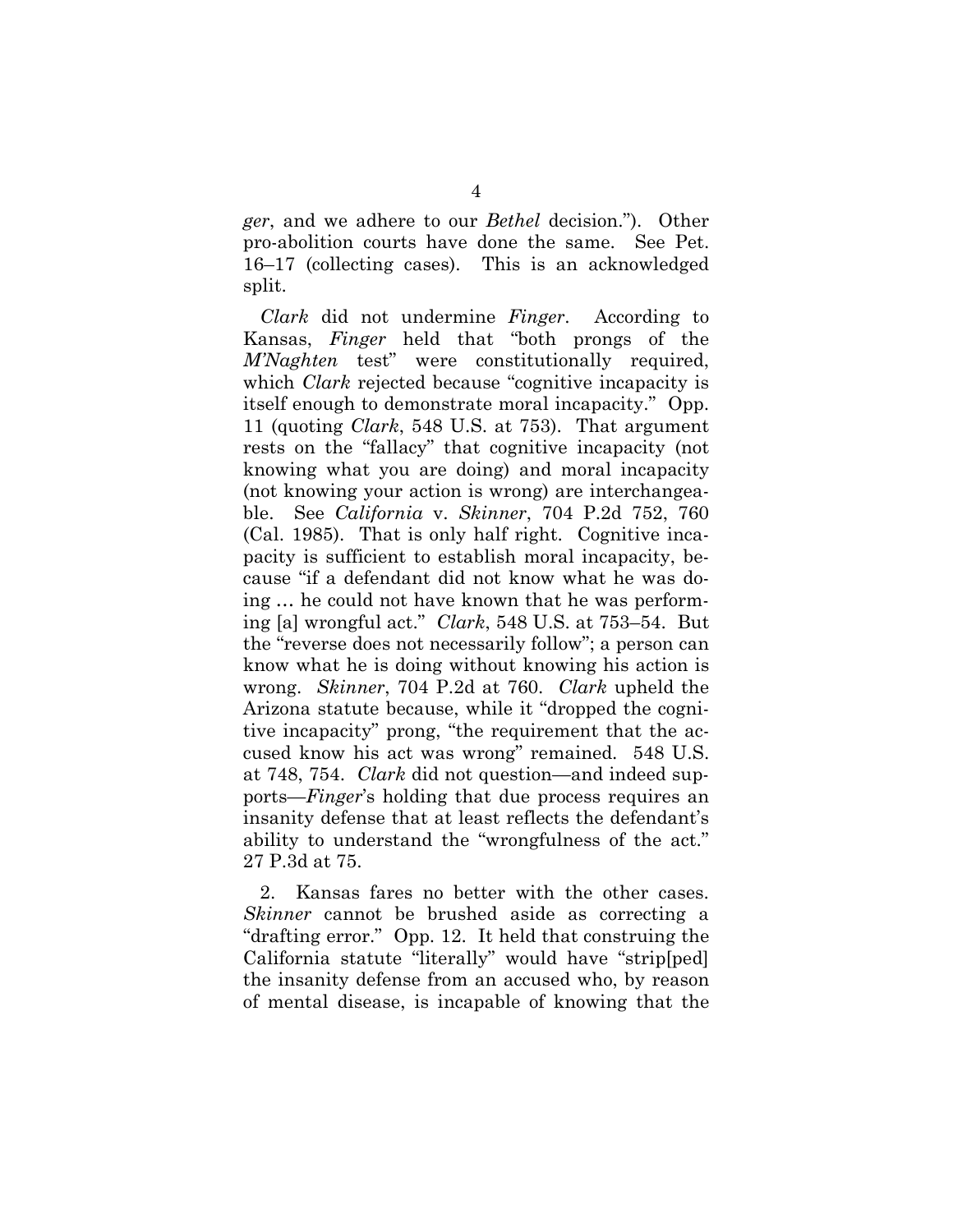act he was doing was wrong." 704 P.2d at 754. *Skinner* rejected that construction to "preserve [the law's] constitutionality." *Id*. at 754, 757–58. There is little doubt that *Skinner* would have invalidated a statute like Kansas's; in the California Supreme Court's view, construing the statute in that manner would create "a fatal constitutional infirmity." *California* v. *Ortega*, No. C-044635, 2005 WL 1623911, at \*3 (Cal. Ct. App. July 11, 2005). And *Skinner* held that "the insanity defense reflects a fundamental legal principle," 704 P.2d at 758—directly contrary to Kansas's holding that the defense does not "constitute a fundamental principle of law," *Bethel*, 66 P.3d at 851.

Kansas concedes that *Washington* v. *Strasburg*, 110 P. 1020 (Wash. 1910), and *Sinclair* v. *Mississippi*, 132 So. 581 (Miss. 1931) (per curiam), both "str[uck] down the legislative abolition of the insanity defense," but it says these cases "relied on state law" only. Opp. 11. Incorrect. *Strasburg* relied on principles found "in all the Constitution[s] of the Union, state and federal," 110 P. at 1023, and *Sinclair* relied on "the due process clause of both state and federal Constitutions," repeatedly invoking "the liberties … embraced in the Fourteenth Amendment," as illuminated by "declarations of the United States Supreme Court," 132 So. at 586 (Ethridge, J., concurring); see *id*. at 582 (majority adopting the concurrence's reasoning). In any event, both states' due process clauses are construed identically to the federal Clause. Pet. 12. Because Kansas also has "legislatively abolish[ed] the insanity defense," *Jorrick*, 4 P.3d at 617, the decision below conflicts with these cases.

Kansas says *Louisiana ex rel. Causey*, 363 So. 2d 472 (La. 1978), "did not involve a specific insanity test." Opp. 12. But *Causey* held that a state must provide some "effective means of distinguishing men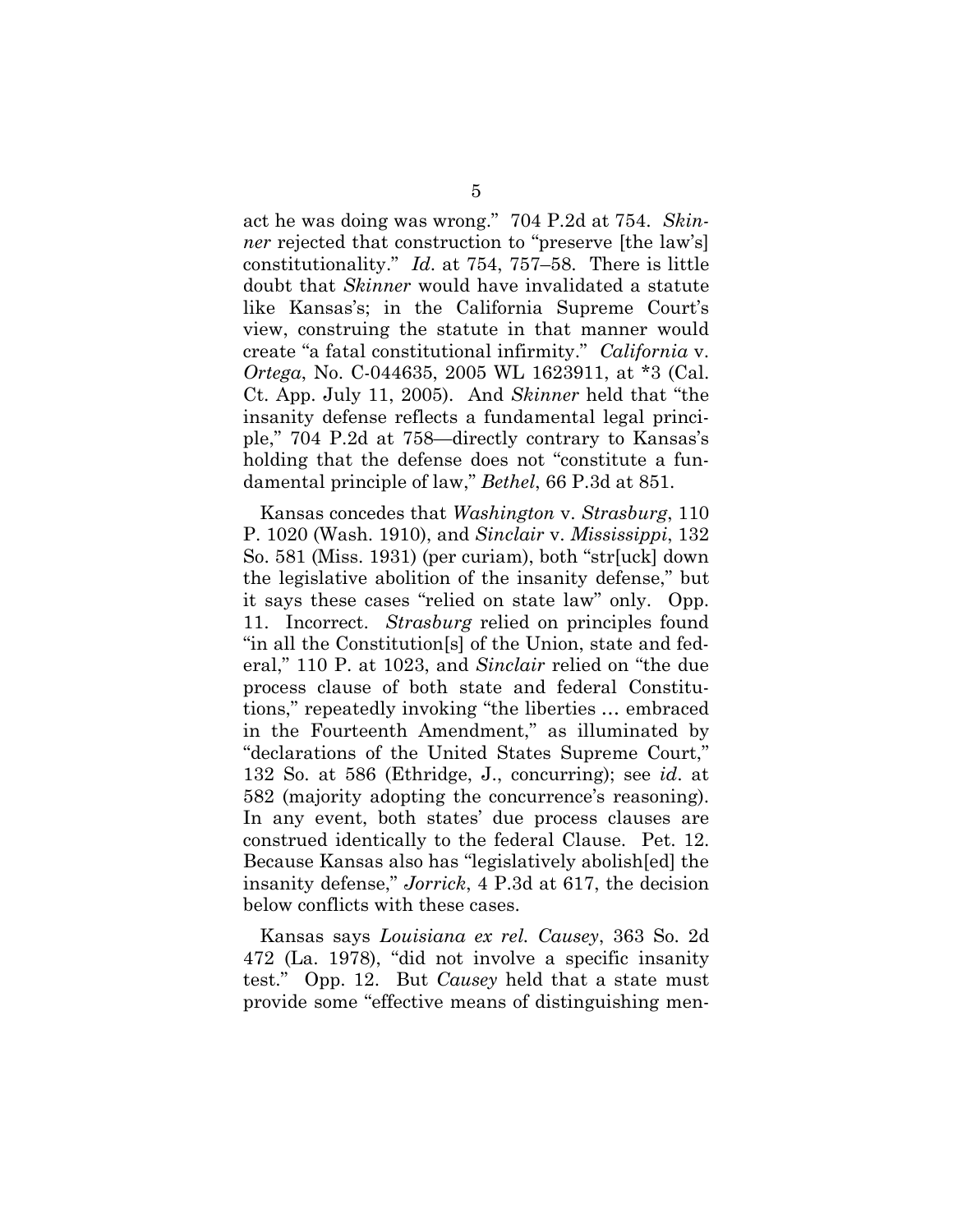tal illness from moral culpability." 363 So. 2d at 476; see *id*. at 474. That is precisely what Kansas's *mensrea*-only approach fails to do. See *supra* § I. So too *Ingles* v. *Colorado*, which recognized a due process right "to raise and have a jury pass upon the question of whether [the defendant] was sane or insane" during the offense. 22 P.2d 1109, 1111 (Colo. 1933). By abolishing the insanity defense, Kansas has violated that right. Although *Ingles* "relied solely on the state constitution," Opp. 12, Colorado's due process clause is construed in parallel with the federal Clause. *E.g*., *Williams* v. *Dist. Court*, 417 P.2d 496, 499 (Colo. 1966). The decision below thus conflicts with these cases too.

3. *Clark* did not resolve this split. Contra Opp. 11, 13–14. Setting aside that *Clark* reserved the question presented, 548 U.S. at 752 n.20, Kansas's claim that all of the post-*Clark* cases support its position, Opp. 13, is mistaken. Although *Colorado* v. *Grant* rejected a due-process claim, Colorado (unlike Kansas) preserves the insanity defense by protecting defendants who are "incapable of distinguishing right from wrong"; *Grant* concerned mental incapacity resulting from drug use, a separate issue. 174 P.3d 798, 810, 813 (Colo. App. 2007). And while *Wisconsin* v. *Burton* found no constitutional "right to an insanity defense," 832 N.W.2d 611, 632 (Wis. 2013), it did not even cite *Clark*, and in any event Wisconsin (unlike Kansas) protects defendants who cannot "appreciate the wrongfulness of [their] conduct," Wis. Stat. § 971.15. Other post-*Clark* cases have actually reaffirmed that there is "a due process right to present a mental illness defense." *Minnesota* v. *Schroyer*, No. A14-0855, 2015 WL 1880204, at \*2 (Minn. Ct. App. Apr. 27, 2015); see also *Washington* v. *Ellison*, 194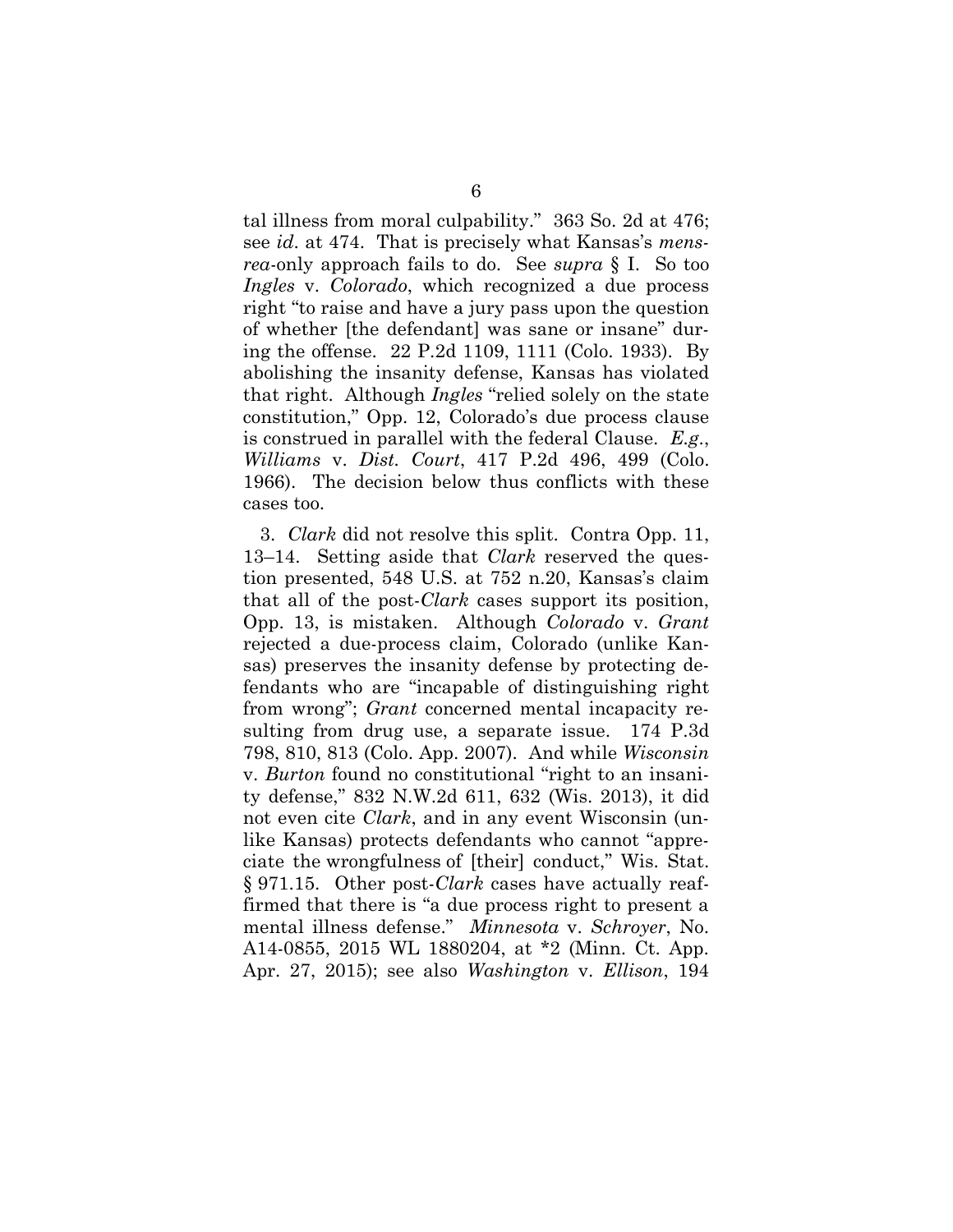Wash. App. 1033 (2016) (following *Finger* and *Strasburg*). The split remains.

#### **III. THE DECISION BELOW IS WRONG.**

*Clark* held that due process permits "an insanity test stated solely in terms of the capacity to tell whether an act charged as a crime was right or wrong." 548 U.S. at 742. The question presented here is whether a law that abolishes that right-fromwrong test remains constitutional. Although Kansas repeatedly insists that *Clark* decided this question too, Opp. 7–8, 13–14, 16–18, the opposite is true. *Clark* expressly reserved it: "We have never held that the Constitution mandates an insanity defense, nor have we held that the Constitution does not so require." 548 U.S. at 752 n.20. That unequivocal statement negates Kansas's reliance on pre-*Clark* dicta "suggest[ing] that there is no such right." Opp. 17–18; see also Pet. 24. It also nicely encapsulates the importance of the question presented here.

As Kansas recognizes, laws that offend principles of justice deeply rooted in historical practice violate the Constitution. Opp. 14–15; Pet. 18. But Kansas says "no particular formulation of the insanity rule enjoys widespread use or acceptance." Opp. 15. That is true—as far as it goes. That the insanity defense's procedures and parameters are "substantially open to state choice," *Clark*, 548 U.S. at 752, does not mean that states can do away with the defense entirely. As the petition explains, reserving criminal punishment for those who can distinguish right from wrong has been deeply ingrained in the common law for centuries. Pet. 18–23. That is true despite the variations in formulations over the years and across jurisdictions. Kansas does not dispute the historical endurance of this standard, nor do any of its authorities undermine the petition's showing. See Opp. 15–16.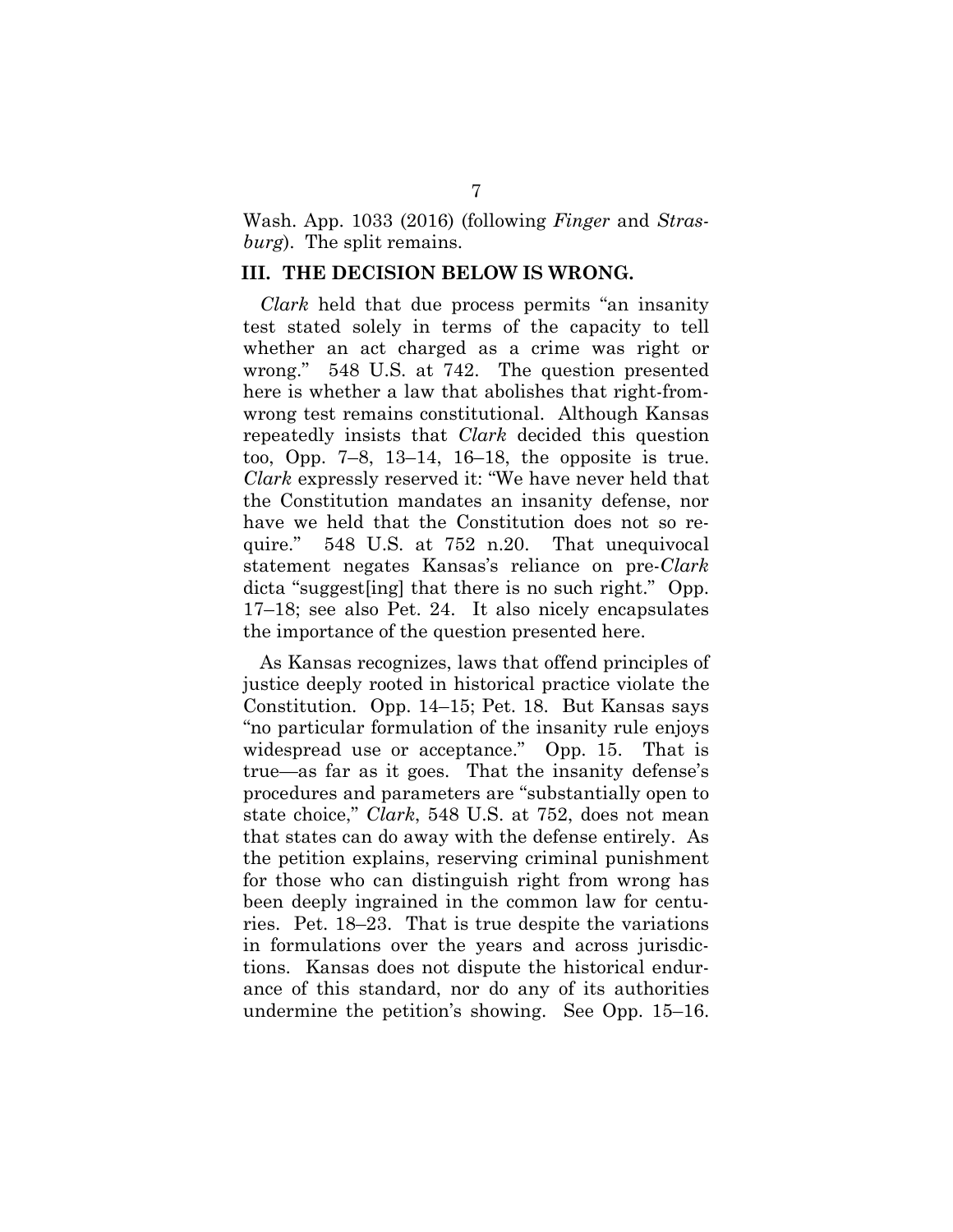In fact, one of Kansas's cases explains that Congress adopted the federal insanity-defense statute—which applies if the defendant "was unable to appreciate the nature and quality or the wrongfulness of his acts," 18 U.S.C. § 17—"because abolition 'would alter that fundamental basis of Anglo-American criminal law: the existence of moral culpability as a prerequisite for punishment.'" *Pohlot*, 827 F.2d at 900 (quoting H.R. Rep. No. 98-577, at 7–8 (1983)). Kansas has transgressed this deeply rooted principle.

Finally, Kansas says the decision below is correct because *Bethel* already decided this issue, and Mr. Kahler's "only new argument" below was to invoke the three-Justice dissent from denial of certiorari in *Delling*. Opp. 19. But if *Bethel* is wrong—and it is, as the petition explained (at 17–26)—the decision below is equally wrong. State court decisions are not insulated from review simply because they apply state court precedents. And the fact that "[t]his Court … declined to review" *Bethel*, Opp. 19, "imports no expression of opinion upon the merits of the case," *United States* v. *Carver*, 260 U.S. 482, 490 (1923).

#### **IV. THIS ISSUE IS IMPORTANT AND RECUR-RING.**

The question presented is vitally important and recurring, in death penalty cases and more broadly. Pet. 26–28. Kansas does not and cannot argue otherwise. Criminally punishing people like Mr. Kahler delegitimizes our criminal justice system, which "postulates a free agent confronted with a choice between doing right and doing wrong and choosing freely to do wrong." *Morissette*, 342 U.S. at 250 n.4. It is also inconsistent with criminal law's penological justifications. See Pet. 22–23. And because mental illness is unfortunately prevalent, insanity is certain to be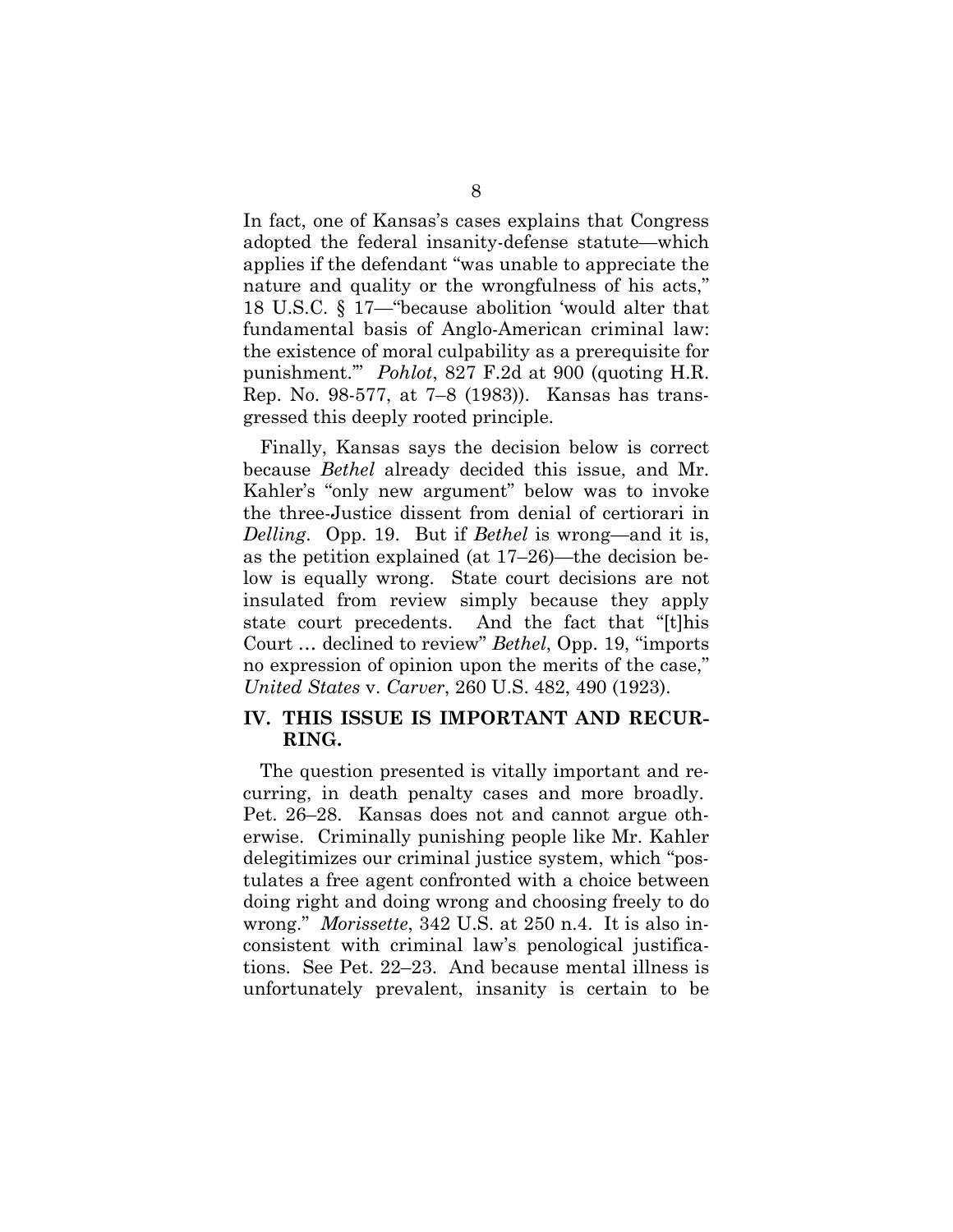raised as a defense in criminal cases, even in states that have abolished the defense. *Id.* at 27–28.

#### **V. THIS CASE IS AN IDEAL VEHICLE.**

1. Mr. Kahler preserved his Eighth Amendment claim. Contra Opp. 9, 20–21. In the trial court, he filed a motion arguing that "Kansas has unconstitutionally abolished the insanity defense and in its stead enacted an unconstitutional partial mental illness defense." Reply Brief Addendum ("Add.") 13. The motion argued not only that Kansas's scheme denies "due process of law," *id*. at 14, but also that it violates the Eighth Amendment, *id.* And it invoked the insanity defense's long history, *id*. at 14–15, as described in the petition. Mr. Kahler reiterated these points on appeal, including in a post-argument submission in response to questions from the Kansas Supreme Court, explaining that his arguments regarding "the historical insanity defense" applied equally to his Eighth Amendment claims. *Id*. at 19.

Although the decision below did not separately analyze Kansas's *mens rea* approach under the Eighth Amendment, Pet. App. 42a–46a, that is not an obstacle to this Court's review. See *Adams* v. *Robertson*, 520 U.S. 83, 86–87 (1997) (per curiam); *New York ex rel. Bryant* v. *Zimmerman*, 278 U.S. 63, 67 (1928). Nor is it a practical reason to deny the petition. The decision below relied entirely on *Bethel*, which *did* address an Eighth Amendment challenge to the *mens rea* approach. 66 P.3d at 852. Other state courts have similarly analyzed attempts to cut back the insanity defense under "both the due process and cruel and unusual punishment provisions of the Constitution." *Skinner*, 704 P.2d at 757; see *Sinclair*, 132 So. at 583–84. Indeed, the due process and Eighth Amendment analyses overlap significantly. Pet. 18. This Court thus has the benefit of multiple lower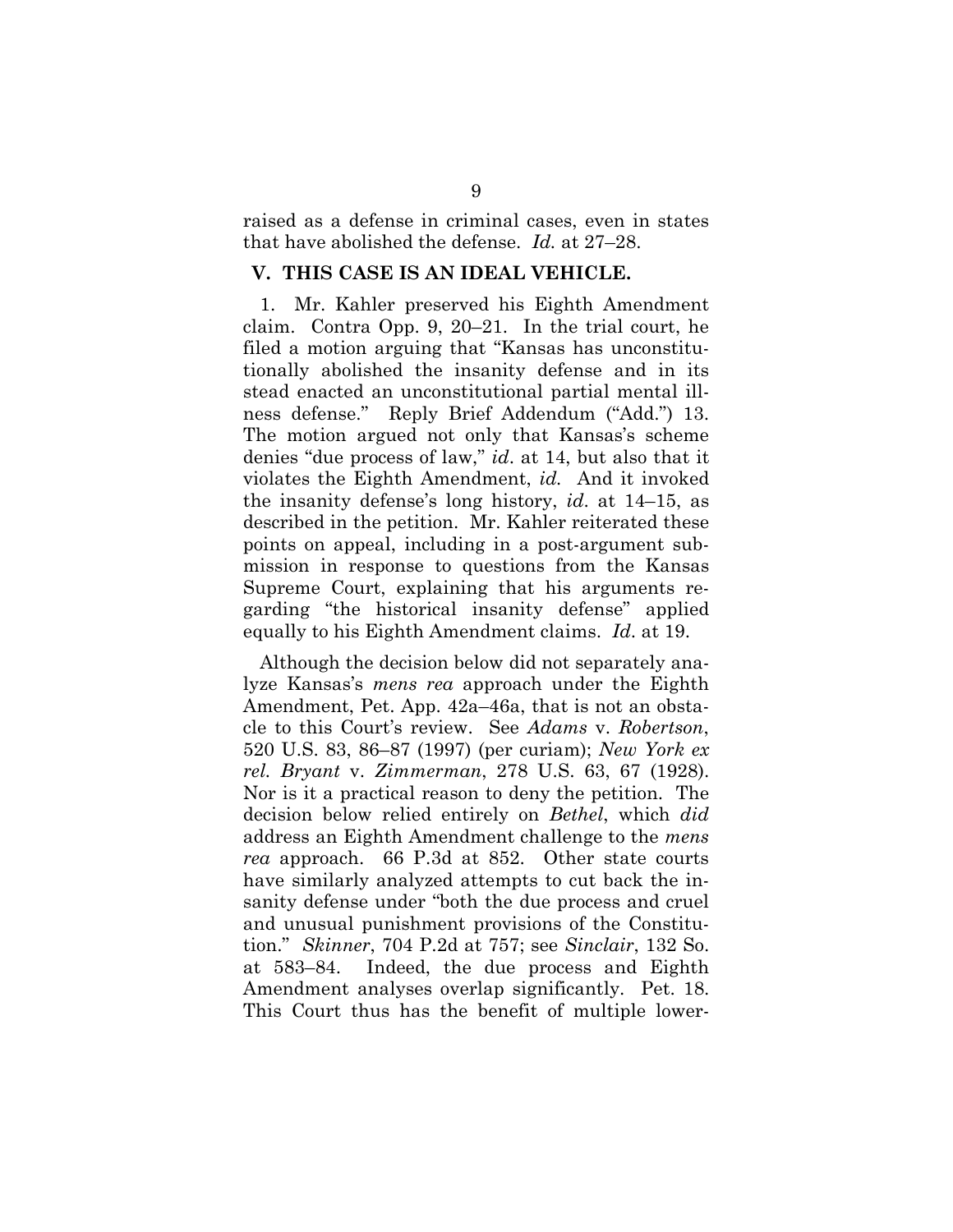court decisions considering both sets of arguments, including from the Kansas Supreme Court.

2. This case squarely raises the question presented. Kansas says the Life-Alert recording suggests that Mr. Kahler knew his actions were wrong. Opp. 22. But no such finding was made or sought below, because Kansas law barred the trial jury from conducting the right-from-wrong inquiry that due process demands. And Kansas's argument rests on a thin reed: A psychotic person's use of profanity hardly suggests he knows right from wrong and has chosen freely to do wrong. See Pet. App. 100a, 102a.

In all events, the insanity defense protects not only those who cannot tell right from wrong, but also those who lack "the ability to control [their] actions" to conform to that understanding. LaFave, *supra*, § 7.1(b); Pet. 26. Dr. Peterson testified that this evidence indicates Mr. Kahler "completely lost control" and "couldn't refrain from doing what he did." Pet. App. 102a–103a. But in Kansas, it was enough that Mr. Kahler apparently was able to "form the requisite intent" to commit murder. Opp. 5. And that is the problem: Kansas treats as criminals people who can form general intent but lack the "freedom of … will" to "choose between good and evil." *Morissette*, 342 U.S. at 250.

It is immaterial that Mr. Kahler could present mental-state evidence at the *penalty* phase. Opp. 23. Unlike the insanity defense, Kansas's penalty-phase process does not require the jury to give any particular effect to such evidence. See Kan. Stat. Ann. § 21- 6617(c), (e).

3. Kansas criticizes the petition for "fail[ing] to offer constitutional guideposts." Opp. 20. This claim is puzzling. The petition explains that, for centuries,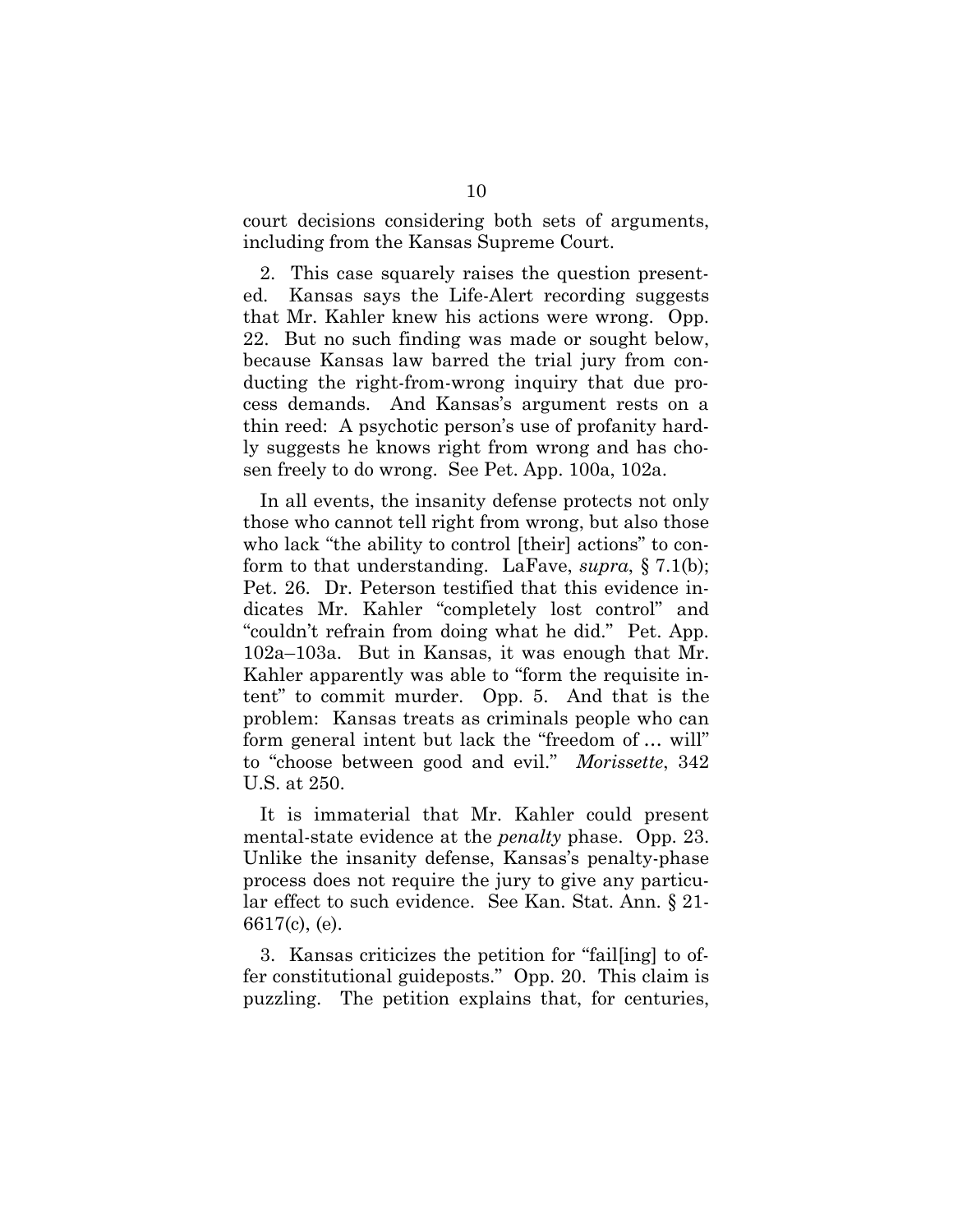the insanity defense has protected those who cannot choose between doing good and doing evil—either because they cannot tell the difference or because they cannot control their conduct. Pet. 18–23. This standard is so rooted in our legal tradition as to be fundamental, and thus establishes a constitutional minimum. The point is not to enshrine a "portion of the *M'Naghten* test," Opp. 20, but to preserve the core of the defense as it developed at common law. Centuries of case law applying this test belie Kansas's claims of confusion.